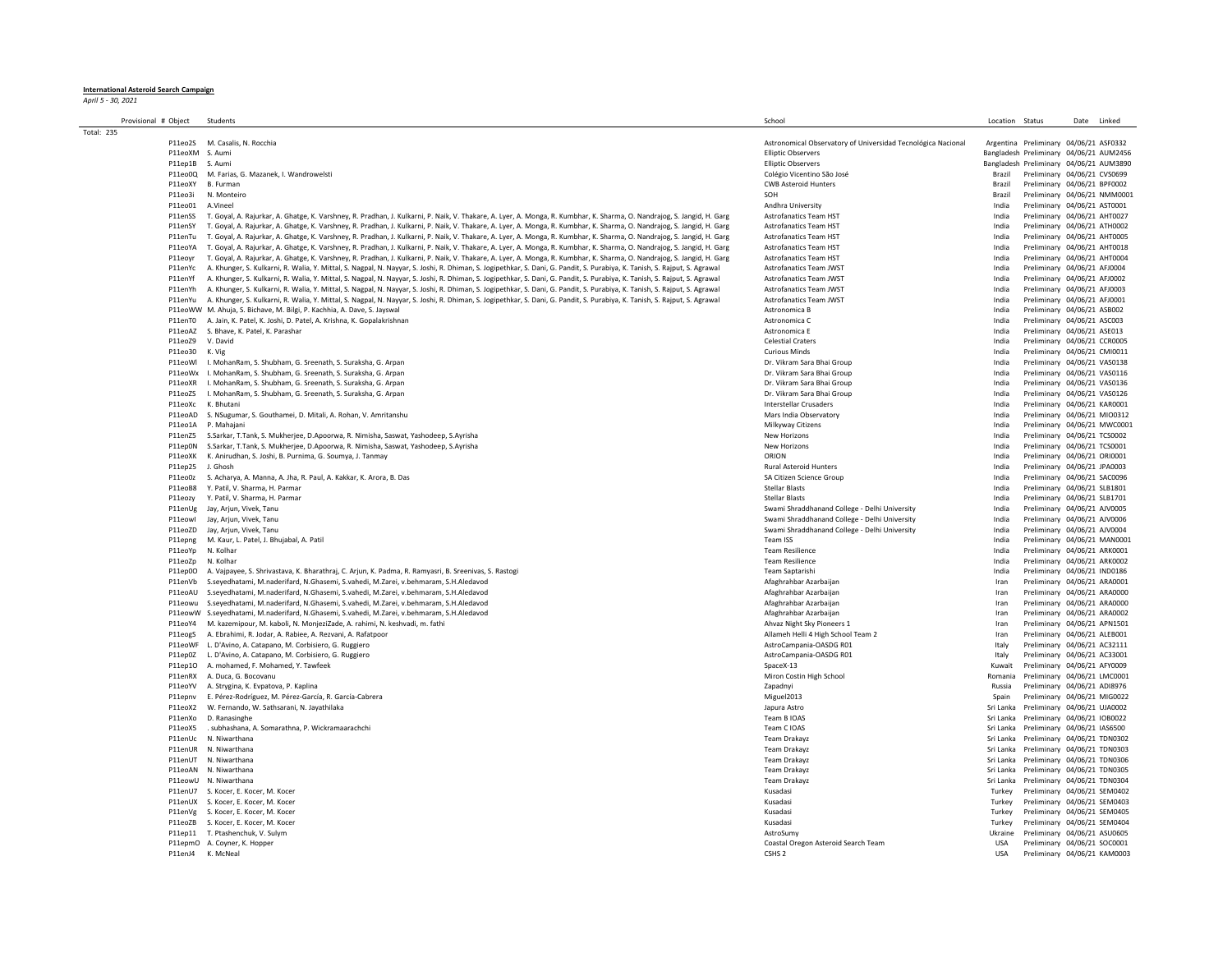P11eo0r F. Mourelatos enterprise and the second of the second of the second of the second of the control School USA Preliminary 04/06/21 FCS1201 Priends' Central School Priends' Central School USA Preliminary 04/06/21 FCS1 P11eo2B H. Choi USA Preliminary 04/06/21 FCS1203 P11eo2d H. Choi Friends' Central School USA Preliminary 04/06/21 FCS1202 P11eoBZ H. Choi USA Preliminary 04/06/21 FCS1204 P11eoZ5 R. Horst Philosophysion USA Preliminary 04/06/21 RMH0001 NASC Training Session USA Preliminary 04/06/21 RMH0001 P11eoZF R. Horst North International December 2012 of the USA Preliminary 04/06/21 RMH0003 P11eo3s B. Senson Memorial High School - Team 1 USA Preliminary 04/06/21 JMM1002<br>P11eoWM B. Senson Preliminary 04/06/21 JMM1004 Patter School - Team 1 USA Preliminary 04/06/21 JMM1004 P11eoWM B. Senson USA Preliminary 04/06/21 JMM1004<br>P11enKa L.Takara, L. Akau-Morgan, Team1 Preliminary 04/06/21 JMM1004 Preliminary 04/06/21 MM50012 P11enKa L.Takara, L. Akau-Morgan, Team1 and the material memberidae of the Mililani Middle School Mililani Middle School Mililani Middle School USA Preliminary 04/06/21 MMS0012<br>P11enLz L.Takara, L. Akau-Morgan, Team1 and t P11enLz L.Takara, L. Akau-Morgan, Team1 Mililani Middle School and The School And The Late of the USA Preliminary 04/06/21 Mililani Middle School USA Preliminary 04/06/21 Mililani Middle School USA Preliminary 04/06/200110 P11enZI N. Wiley Oregon Tech Rocketry and Aerospace USA Preliminary 04/06/21 OIT0001 enten and the Space Rock Hounds (SALE) of Disk Preliminary 04/06/21 SRH0601<br>P11eo3Q D. Crowson, J. Philpot Space Rock Hounds (SALE) Space Rock Hounds (SALE) DISA Preliminary 04/06/21 SRH0599 P11eo3Q D. Crowson, J. Philpot P11exWr M. Farias, G. Mazanek, I. Wandrowelsti Nature and March 2002 of the Colégio Vicentino São José Colégio Vicentino São José Brazil Preliminary 04/07/21 CVS0701<br>Prievxo N. Monteiro Natural Preliminary 04/07/21 NMM0001 P11exXq N. Monteiro SOH Brazil Preliminary 04/07/21 NMM0001 P11ey7o G. Troullias, J. Lovegrove 2017/21 KPO0606 NATURE 2017 21: Alter and Supervatory Kition Planetarium & Observatory Cyprus Preliminary 04/07/21 KPO0606 .<br>P11ewdd A. Khunger, S. Kulkarni, R. Walia, Y. Mittal, S. Nagpal, N. Nayyar, S. Joshi, R. Dhiman, S. Jogipethkar, S. Dani, G. Pandit, S. Purabiya, K. Tanish, S. Rajput, S. Agrawal Astrofanatics Team JWST . . . . . . . . . P11ewdO A. Khunger, S. Kulkarni, R. Walia, Y. Mittal, S. Nagpal, N. Nayyar, S. Joshi, R. Dhiman, S. Jogipethkar, S. Dani, G. Pandit, S. Purabiya, K. Tanish, S. Raiput, S. Agrawal P11ewdP A. Khunger, S. Kulkarni, R. Walia, Y. Mittal, S. Nagpal, N. Nayyar, S. Joshi, R. Dhiman, S. Jogipethkar, S. Dani, G. Pandit, S. Purabiya, K. Tanish, S. Rajput, S. Agguy, A. Joshi Astrofanatics Team JWST Pand Must a P11ewdR A. Khunger, S. Kulkarni, R. Walia, Y. Mittal, S. Nagpal, N. Nayyar, S. Joshi, R. Dhiman, S. Jogipethkar, S. Dani, G. Pandit, S. Purabiya, K. Tanish, S. Rajput, S. Aggust and Astrofanatics Team JWST and the states o P11ewdt A. Khunger, S. Kulkarni, R. Walia, Y. Mittal, S. Nagpal, N. Nayyar, S. Joshi, R. Dhiman, S. Jogipethkar, S. Dani, G. Pandit, S. Purabiya, K. Tanish, S. Rajput, S. Agrawal P11ewdU A. Khunger, S. Kulkarni, R. Walia, Y. Mittal, S. Nagpal, N. Nayyar, S. Joshi, R. Dhiman, S. Jogipethkar, S. Dani, G. Pandit, S. Purabiya, K. Tanish, S. Rajput, S. Agguy, A. Joshi Astrofanatics Team JWST and Members P11exut A. Khunger, S. Kulkarni, R. Walia, Y. Mittal, S. Nagpal, N. Nayyar, S. Joshi, R. Dhiman, S. Jogipethkar, S. Dani, G. Pandit, S. Purabiya, K. Tanish, S. Rajput, S. Agrawal Astrofanatics Team JWST and the state of th P11exvl A. Khunger, S. Kulkarni, R. Walia, Y. Mittal, S. Nagpal, N. Nayyar, S. Joshi, R. Dhiman, S. Jogipethkar, S. Dani, G. Pandit, S. Purabiya, K. Tanish, S. Rajput, S. Agrawal Astrofanatics Team JWST Same S. Milan Preli PliewM A. Khunger, S. Kulkarni, R. Walia, Y. Mittal, S. No. A. Michael A. S. And A. S. And A. S. And A. S. And A. S. And A. S. And A. S. And A. S. And A. S. And A. S. And A. S. And A. S. And A. S. And A. S. And A. S. And A P11ey19 A. Khunger, S. Kulkarni, R. Walia, Y. Mittal, S. Nagpal, N. Nayyar, S. Joshi, R. Dhiman, S. Jogipethkar, S. Dani, G. Pandit, S. Purabiya, K. Tanish, S. Rajput, S. Agrawal Astrofanatics Team JWST and the standing Pr P11ey7y s. Kapildev, P. Arora, S. Gurjot, R. Poonam, Lalita, R. Anshu Astro-India Preliminary attro-India Preliminary attro-India Preliminary 04/07/21 TAI0002<br>P11ewaM S. Bhave. K. Parel. K. Parashar 04/07/21 ASE019 P11ewaM S. Bhave, K. Patel, K. Parashar Astronomica E Astronomica E Astronomica E India Preliminary 04/07/21 ASE019 P11ewc6 S. Bhave, K. Patel, K. Parashar Astronomica E Astronomica E Astronomica E India Preliminary 04/07/21 ASE021 P11ey8g V. David Preliminary 04/07/21 CCR0008 (Particle and Security Celestial Craters Felix Craters Feliminary 04/07/21 CCR0008 P11exX2 K. Vig India Preliminary 04/07/21 CMI0013 P11ey7D K. Bhutani Interstellar Crusaders India Preliminary 04/07/21 KAR0001 P11ey8q K. Bhutani Interstellar Crusaders India Preliminary 04/07/21 ANJ0001 P11ewl5 S. NSugumar, S. Gouthamei, D. Mitali, A. Rohan, V. Amritanshu Mars India Discovery Mars India Observatory Mars India Observatory Mars India Preliminary 04/07/21 MIO0314<br>P11ewb2 J. Ghosh Preliminary 04/07/21 JPA0000 P11ewb2 J. Ghosh Rural Asteroid Hunters India Preliminary 04/07/21 JPA0000 P11ewb3 J. Ghosh Philaderoid Hunters Parameters and the reliminary 04/07/21 JPA0013 PAD013 PAD013 PREliminary 04/07/21 JPA0013 P11ewcF Y. Patil, V. Sharma, H. Parmar Campara, H. Parmar Campara Stellar Blasts Stellar Blasts Stellar Blasts Stellar Blasts Stellar Blasts India Preliminary 04/07/21 SLB2401<br>Parmar Stellar Blastic Stellar Depliminary 04/ P11ey7c S. Banik Preliminary 04/07/21 TAH0003 (Particular and Security Team AsteroidHunter Feam AsteroidHunter Feam AsteroidHunter India Preliminary 04/07/21 TAH0003 P11ewCG S.seyedhatami M.naderifard, N.Ghasemi, S.vahedi, M.Zarei, v.behmaram, S.H.Aledavod Amerika Amerikan Amerikani, Amerikan Iran Preliminary 04/07/21 ARA0001 P11ey8l S.seyedhatami, M.naderifard, N.Ghasemi, S.vahedi, M.Zarei, v.behmaram, S.H.Aledavod **Afaghrahbar Azarbaijan Afaghrahbar Azarbaijan** Iran Preliminary 04/07/21 ARA0000 P11ewd5 M. kazemipour, M. kaboli, N. MonjeziZade, A. rahimi, N. keshvadi, m. fathi Ahvaz Night Sky Pioneers 1 Ahvaz Night Sky Pioneers 1 Iran Preliminary 04/07/21 ANP1501<br>P11ew8e M. kazemipour M. kaboli N. MonieziZade A. P11ey8e M. kazeminour, M. kaboli, N. MonjeziZade, A. rahimi, N. keshvadi, m. fathi Ahvaz Night Sky Pioneers 1 Iran Preliminary 04/07/2010 Manaz Night Sky Pioneers 1 Iran Preliminary 04/07/2010 P11ey6C L. D'Avino, A. Catapano, M. Corbisiero, G. Ruggiero 
and and and and and and and and and astroCampania-OASDG R01 Italy Preliminary 04/07/21 AC16111 P11eweC A. Duca, G. Bocovanu **1992–1993**<br>P11ewem A. Duca, G. Bocovanu 1992/21 LMC0001 Niver Description Preliminary 04/07/21 LMC0002<br>P11ewem A. Duca, G. Bocovanu 1992/21 LMC0002 P11eweo A. Duca, G. Bocovanu 20/07/21 LMC0001 P11eweo A. Duca, G. Bocovanu Deliminary 04/07/21 LMC0001 P11eweq<br>P11eweq A. Duca, G. Bocovanu 20/07/21 LMC0001 Deliminary 04/07/21 LMC0001 P11eweq A. Duca, G. Bocovanu Prelimin P11eweq A. Duca, G. Bocovanu Miron Costin High School Romania Preliminary 04/07/21 LMC0001 P11ewgI A. Duca, G. Bocovanu 20/07/21 LMC0002 P11ewgI A. Duca, G. Bocovanu Democranic Preliminary 04/07/21 LMC0002<br>P11ewgN A. Duca, G. Bocovanu 20/07/21 LMC0002 Democranic Preliminary 04/07/21 LMC0002 P11ewgN A. Duca, G. Bocovanu Miron Costin High School Romania Preliminary 04/07/21 LMC0002 P11exXg . Chandrawansha Scorpian Sri Lanka Preliminary 04/07/21 SCPH002 P11ewbq N. Niwarthana **Professional Control Control Control Control Control Control Control Control Control Control Control Control Control Control Control Control Control Control Control Control Control Control Control Co** P11ewcN N. Niwarthana Sri Lanka Preliminary 04/07/21 TDN0308 P11eam Drakayz Team Drakayz Sri Lanka Preliminary 04/07/21 TDN0308 P11exvN N. Niwarthana 2017/21 TDN0309 (Sri Lanka Preliminary 04/07/21 TDN0309 P11exvN N. Niwarthana 2017/21 TDN0309<br>P11ewDO H. Choi Preliminary 04/07/21 FCS1208 P11ewDQ H. Choi USA Preliminary 04/07/21 FCS1208 P11ewE3 H. Choi USA Preliminary 04/07/21 FCS1211 P11ewEr H. Choi USA Preliminary 04/07/21 FCS1207 (Particle School Friends' Central School USA Preliminary 04/07/21 FCS1207 P11exX1 B. Senson USA Preliminary 04/07/21 JMM1005<br>P11ewCM L.Takara.J. Eto.L.Akau-Morgan.Team1 Preliminary 04/07/21 JMM1005 P11ewCM L.Takara.J. Eto.L.Akau-Morgan P11ewCM L.Takara. J. Eto. L. Akau-Morgan. Team1 Mililani Middle School USA Preliminary 04/07/21 Mililani Middle School USA Preliminary 04/07/21 Mililani Middle School USA Preliminary 04/07/21 Mililani Middle School USA P11exZQ L.Takara, V.Morimoto, J. Eto, L. Akau-Morgan, Team1 Mililani Middle School Mililani Middle School USA Preliminary 04/07/21 MMS0013 P11eCzx V. Reis Preliminary 04/08/21 VDM0304<br>P11eDwt L. Xiona. L. Chen Preliminary 04/08/21 HSY0004 Particulary of China Preliminary 04/08/21 HSY0004 P11eDwt J. Xiong, J. Chen Preliminary 04/08/21 HSY0004 (2012) Astronomy Department of SSI in HSY China Preliminary 04/08/21 HSY0004 .<br>P11eCze T. Goyal, A. Rajurkar, A. Ghatge, K. Varshney, R. Pradhan, J. Kukarni, P. Naik, V. Thakare, A. Lyer, A. Monga, R. Kumbhar, K. Sharma, O. Nandrajog, S. Jangid, H. Garg Astrofanatics Team HST Market States and Drel P11eRF4 A Khunger S Kulkarni R Walia Y Mittal S Nagnal N Nawar S Inshi R Dhiman S Inginethkar S Dani G Pandit S Purahiya K Tanish S Rainut S Agrawal Astrofanatics Team IWST P11eCzH A. Khunger, S. Kulkarni, R. Walia, Y. Mittal, S. Nagpal, N. Nayyar, S. Joshi, R. Dhiman, S. Jogipethkar, S. Dani, G. Pandit, S. Purabiya, K. Tanish, S. Rajput, S. Agput, S. Agrawal Astrofanatics Team JWST emaily an P11eBLm S. Bhave, K. Patel, K. Parashar Calcular Astronomica E Astronomica E India Preliminary 04/08/21 ASE034<br>P11eDwy V. David Preliminary 04/08/21 CCR0009 P11eDwy V. David Celestial Craters India Preliminary 04/08/21 CCR0009 and P11eBxy S. NSugumar, S. Gouthamei, D. Mitali, A. Rohan, V. Amritanshu Mars India Preliminary of Dash and Mars India Observatory Mars India Observatory and Mars India Oreliminary 04/08/21 MIO0316<br>P11eCfO S. NSugumar, S. P11eCf0 S. NSugumar, S. Gouthamei, D. Mitali, A. Rohan, V. Amritanshu Mars India Observatory India Preliminary 04/08/21 Mars India Observatory India

P11enWL H. Choi USA Preliminary 04/06/21 FCS1206 Romania Preliminary 04/07/21 LMC0002 Romania Preliminary 04/07/21 LMC0003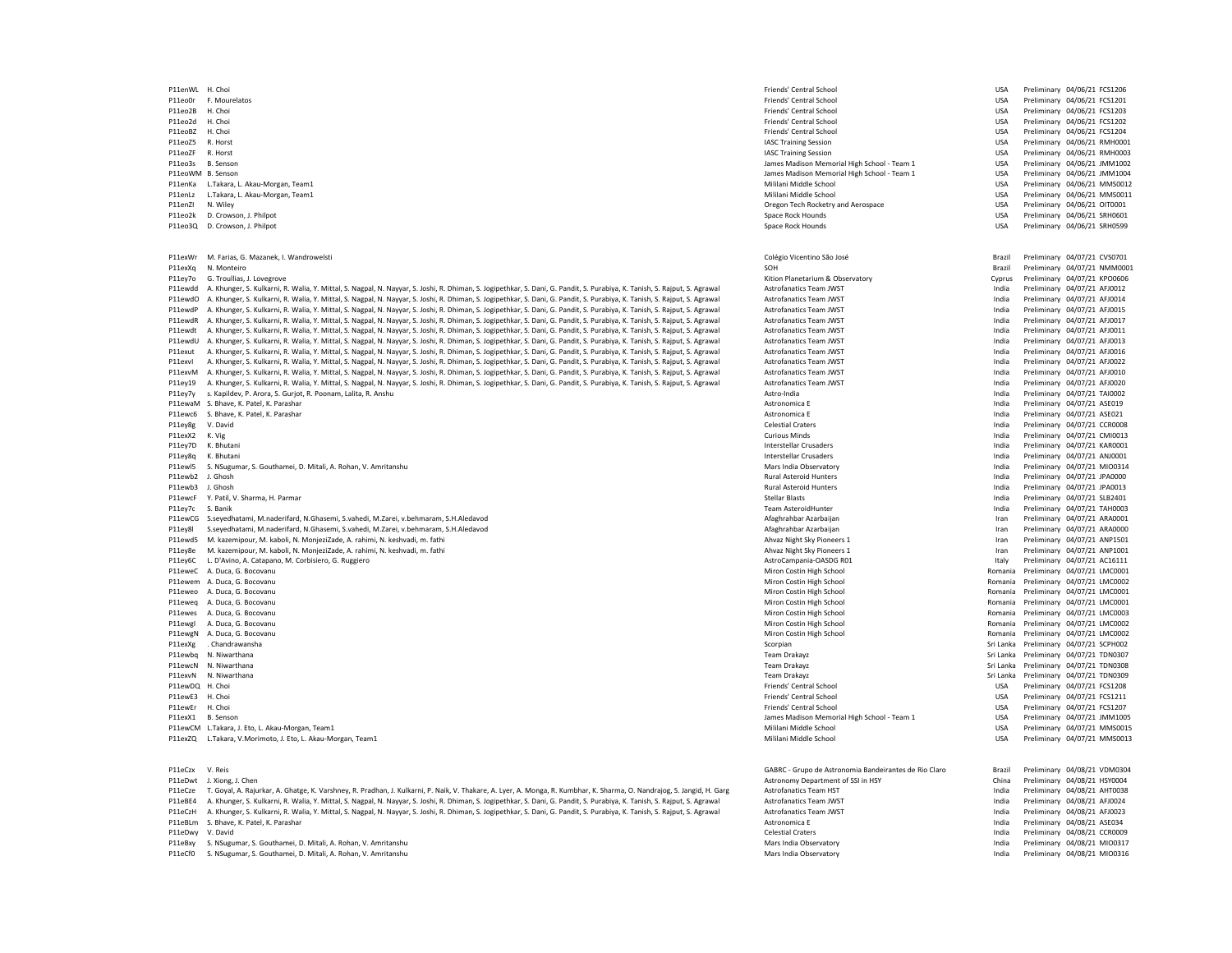P11eBAF J. Ghosh Rural Asteroid Hunters India Preliminary 04/08/21 JPA1992 P11eBDJ S. Acharya, A. Manna, A. Jha, R. Paul, A. Kakkar, K. Arora, B. Das SA Citizen Science Group India Preliminary 04/08/21 SAC0099 P11eCz2 S. Acharya, A. Manna, A. Jha, R. Paul, A. Kakkar, K. Arora, B. Das SA Citizen Science Group India Preliminary 04/08/21 SAC0081 P11eDwj Y. Patil, V. Sharma, H. Parmar Natural Andreas Andreas Stellar Blasts Stellar Blasts Stellar Blasts Stellar Blasts Stellar Blasts India Preliminary 04/08/21 SLB0402 P11eCzn M. Kaur, L. Patel, J. Bhujabal, A. Patil Patel, A. Patil A. Patil A. Patil A. Patil A. Patil A. Patel<br>P11eCzn M. Kaur, L. Patel, J. Bhujabal, A. Patil Patel, A. Patil Patel, A. Patel, A. Patil Preliminary 04/08/21 P11eCyP F. Chahooshizadeh, FarshadKhoshnood, SoroorRoosta, F. hashemi, A. Tamanna, M. MONJEZIZADEH Ahvaz Night Sky Pioneers 2 Ahvaz Night Sky Pioneers 2 Iran Preliminary 04/08/21 PAN0500<br>P11eCzU I. D'Avino A. Catanano M. C P11eCzU L. D'Avino, A. Catapano, M. Corbisiero, G. Ruggiero **AstroCampania-OASDG ROM** Preliminary 1998/21 AC20001<br>P11eCzB A. mohamed. F. Mohamed. Y. Tawfeek Astrocampania-OASDG ROM SpaceX-13 SpaceX-13 Nuwait Preliminary 04 P11eCz8 A. mohamed, F. Mohamed, Y. Tawfeek P11eBEY M. Ali, H. Ibrahim, H. Mohamed M. Ali, H. Ibrahim, H. Mohamed SpaceX-14 SpaceX-14 SpaceX-14 SpaceX-14 SpaceX-14 SpaceX-14 SpaceX-14 SpaceX-14 SpaceX-14 SpaceX-14 SpaceX-14 SpaceX-14 Kuwait Preliminary 04/08/21 MHH0 P11eDwk M. Ali, H. Ibrahim, H. Mohamed M. Ali, H. Ibrahim, H. Mohamed SpaceX-14 SpaceX-14 SpaceX-14 SpaceX-14 SpaceX-14 SpaceX-14 SpaceX-14 SpaceX-14 SpaceX-14 SpaceX-14 SpaceX-14 SpaceX-14 SpaceX-14 SpaceX-14 SpaceX-14 Sp P11eBAv A. Duca, G. Bocovanu 2010/08/21 LMC0003 Niron Costin High School Miron Costin High School Romania Preliminary 04/08/21 LMC0003 enden and the product of the Miron Costin High School (and the School Romania Preliminary 04/08/21 LMC0001 P11eDwO A. Fernandez<br>Priminary 1998/21 DNTTA22 Preliminary 04/08/21 DNTTA232 P11eBxA N. Niwarthana Team Drakayz Sri Lanka Preliminary 04/08/21 TDN0313 P11eBxi N. Niwarthana Team Drakayz Sri Lanka Preliminary 04/08/21 TDN0314 P11eBA5 S. Kocer, E. Kocer, M. Kocer M. Kocer Campana and S. Kocer, M. Kocer, M. Kocer, M. Kocer, M. Kocer (M. Kocer Campana and S. Kocer Campana and S. Kocer, M. Kocer Campana and S. Kocer Campana and S. Kocer Campana and P11eBA7 S. Kocer, E. Kocer, M. Kocer (M. Kocer Channel States of M. Rosen, M. Rosen, M. Rosen, M. Rosen, M. Kocer Channel States of M. Rosen, M. Kocer, E. Kocer, M. Kocer Channel States of Turkey Preliminary 04/08/21 SEM04 P11eCzI S. Harris, N. Cho, S. Harris Falcon USA Preliminary 04/08/21 FAL0108 P11eCzv S. Harris, N. Cho, S. Harris Falcon USA Preliminary 04/08/21 FAL0109 P11eDx6 S. Harris, N. Cho, S. Harris Falcon USA Preliminary 04/08/21 FAL0107 P11eCyI F. Mourelatos Friends' Central School Friends' Central School Central School Preliminary Communication<br>P11eCzf B. Senson USA Preliminary 04/08/21 IMM2002 P11eDcy B. Senson USA Preliminary 04/08/21 JMM3001<br>P11eBB6 L.Takara, J. Eto, L. Akau-Morgan, Team1 Preliminary 04/08/21 JMM3001 P11eBB6 L.Takara, J. Eto, L. Akau-Morgan, Team 1 P11eBB6 L.Takara, J. Eto, L. Akau-Morgan, Team1 eta, Lakau-Morgan, Team 1 eta alta eta alta eta alta eta alta eta alta eta alta eta alta eta alta eta alta eta alta eta alta eta alta eta alta eta alta eta alta eta alta eta P11eBD2 L.Takara, V.Morimoto, J. Eto, L. Akau-Morgan, Team1 Mililani Middle School Mililani Middle School Mililani Middle School USA Preliminary 04/08/21 MMS0017<br>P11eBD7 L.Takara, V.Morimoto, J. Eto, L. Akau-Morgan, Team1 P11eBD7 L.Takara, V.Morimoto, J. Eto, L. Akau-Morgan, Team1 Mililani Middle School Mililani Middle School School USA Preliminary 04/08/21 MMS0110<br>P11eBD9 L.Takara V.Morimoto L.Eto, L. Akau-Morgan, Team1 Mililani Middle Sch P11eBD9 L.Takara, V.Morimoto, J. Eto, L. Akau-Morgan, Team1 Milioni Middle School Mililani Middle School Mililani Middle School USA Preliminary 04/08/21 MMS001<br>P11eCvT N. Wiley USA Preliminary 04/08/21 OIT0002 P11eCyT N. Wiley Oregon Tech Rocketry and Aerospace USA Preliminary 04/08/21 OIT0002 P11eKw0 N. Monteiro SOH Brazil Preliminary 04/09/21 NMM0001 P11eKtK J. Xiong, J. Chen, C. Sun Preliminary 04/09/21 HSY0005<br>P11eKWx Y. Özmen. Su.Sadisönmez Preliminary 04/09/21 HSY0005 Preliminary 04/09/21 HSY0005 Preliminary 04/09/21 HSY0005 P11eJP2 A. Jain, K. Patel, K. Joshi, D. Patel, A. Krishna, K. Gopalakrishnan Astronomica C Preliminary and a Stronomica C India Preliminary 04/09/21 ASC007<br>P11eKw8 P. Patnaik, S. Majhi Ashrida Preliminary 04/09/21 PKP0008 P11eKw8 P. Patnaik, S. Majhi Binary Stars India Preliminary 04/09/21 PKP0008 P11eKzs K. Bhutani Interstellar Crusaders India Preliminary 04/09/21 ABC2001 P11eKrn J. Ghosh Rural Asteroid Hunters India Preliminary 04/09/21 JPA0000 PolekTt J. Ghosh Product Phanda Asteroid Hunters والمستخدم المستخدم المستخدم المستخدم المستخدم المستخدم المستخدم المستخدم المستخدم المستخدم المستخدم المستخدم المستخدم المستخدم المستخدم المستخدم المستخدم المستخدم المستخدم P11eJPK S. Acharya, A. Manna, A. Jha, R. Paul, A. Kakkar, K. Arora, B. Das SA Citizen Science Group SA Citizen Science Group SA Citizen Science Group India Preliminary 04/09/21 SAC0131<br>P11eJRT Y Patil V Sharma H Parmar 04 P11eJRT Y. Patil, V. Sharma, H. Parmar Natural Alexander Stellar Blasts Stellar Blasts Stellar Blasts Stellar Blasts Stellar Blasts Stellar Blasts India Preliminary 04/09/21 SLB2611 P11eKUU M. Kaur, L. Patel, J. Bhujabal, A. Patil and a Material and a material and a material preliminary of the message of the message of the message of the message of the message of the message of the message of the mess P11eKV2 N. Kolhar Team Resilience india Preliminary 04/09/21 ARK0001 ARK0001 P11eKxD A. Vajpayee, S. Shrivastava, K. Bharathrai, C. Ariun, K. Padma, R. Ramyasri, B. Sreenivas, S. Rastogi Team Saptarishi India Preliminary 04/09/21 IND0188 P11eKuS D. Sharma, P. Mahapatra, K. Bhatt, J. Shah The Cosmic Divers and The Cosmic Divers and Shah The Cosmic Divers and Divers and the Cosmic Divers and Divers and The Cosmic Divers and Divers and Preliminary 04/09/21 TC P11eKVp D. Sharma, P. Mahapatra, K. Bhatt Natural States and Manusculine and Manusculine and The Cosmic Divers The Cosmic Divers and the Cosmic Divers and the Preliminary 04/09/21 TCD0006<br>P11eKxy D. Sharma, P. Mahapatra, K P11eKxy D. Sharma, P. Mahapatra, K. Bhatt The Cosmic Physics of The Cosmic Divers and The Cosmic Divers P11eKxy D. Sharma, P. Mahapatra, A. Sharma, P. Mahapatra, K. Bhatt The Cosmic Divers India Preliminary 04/09/21 TCD000 P11eKzt L. D'Avino, A. Catapano, M. Corbisiero, G. Ruggiero **AstroCampania-OASDG ROM Preliminary 1999, Patat**o, A. Corbisiero, G. Ruggiero AstroCampania-OASDG ROM Preliminary 1999, 2116199/211 AC72011 AC72011 AC72011 ACTRO P11eKxF A. mohamed, F. Mohamed, Y. Tawfeek SpaceX-13 (SpaceX-13 Kuwait Preliminary 1992)<br>P11eKVl M. Ali, H. Ibrahim, H. Mohamed P11eJPO A. Duca, G. Bocovanu وA. Duca, G. Bocovanu Miron Costin High School وP11eJPO A. Duca, G. Bocovanu Preliminary 04/09/21 LMC0002<br>P11eJQ4 A. Duca, G. Bocovanu Preliminary 04/09/21 LMC0001 Preliminary 04/09/21 LMC0001 P11eJQ4 A. Duca, G. Bocovanu والمستحدث والمستحدث المستحدث والمستحدث المستحدث والمستحدث المستحدث المستحدث المستحدث المستحدث المستحدث المستحدث المستحدث المستحدث المستحدث المستحدث المستحدث المستحدث المستحدث المستحدث المستحدث P11eKto B.K.Wijesundara, W. Fernando, P. Mihirani, W. Sathsarani, N. Jayathilaka Japura Astro Sri Lanka Preliminary 1999, 21 UJA0004 P11eKto B.K.Wijesundara, W. Fernando, P. Mihirani, W. Sathsarani, N. Jayathilaka Japura A P11eKvA N. Niwarthana Team Drakayz Sri Lanka Preliminary 04/09/21 TDN0318 P11eKub S. Harris, N. Cho, S. Harris Falcon USA Preliminary 04/09/21 FAL0110 P11eKVh B. Senson James Madison Memorial High School - Team 1 USA Preliminary 04/09/21 JMM1006<br>P11eKTX B. Senson James Madison Memorial High School - Team 3 USA Preliminary 04/09/21 JMM1006 P11eKTX B. Senson James Madison Memorial High School - Team 3 USA Preliminary 04/09/21 JMM3002 P11eKyC N. Wiley Oregon Tech Rocketry and Aerospace USA Preliminary 04/09/21 OIT0004 P11eKzx D. Crowson, J. Philpot Natural Analysis of December 2012 of the Space Rock Hounds Space Rock Hounds Space Rock Hounds USA Preliminary 04/09/21 SRH0603 P11eUjH J. Xiong, J. Chen Preliminary 04/10/21 HSY0007<br>P11eU3L A.Vineel, N.Charitha Preliminary 04/10/21 AST0001 Partment of SSI in HSY Preliminary 04/10/21 AST0001<br>P11eU3L A.Vineel, N.Charitha Preliminary 04/10/21 AST0001 P11eU19 T. Goyal, A. Rajurkar, A. Ghatge, K. Varshney, R. Pradhan, J. Kulkarni, P. Naik, V. Thakare, A. Monga, R. Kumbhar, K. Sharma, O. Nandrajog, S. Jangid, H. Garg, A. Iyer Astrofanatics Team HST Andia P11eU25 s. Kapildev, P. Arora, S. Gurjot, R. Poonam, Lalita, R. Anshu Astro-India India Preliminary 04/10/21 TAI0001 P11eU4c A. Raka, S. Loya, R. Suryawanshi, S. Deshpande, P. Somani, S. Loya Crux Cruz Cruz View Commentary Commentary Cases and the Cruz View Center Cases of the Cruz View Center India Preliminary 04/10/21 CVC0012 CVC0012 C P11eU4h S.Sarkar, T.Tank, S. Mukherjee, D.Apoorwa, R. Nimisha, Saswat, Yashodeep, S.Ayrisha New Horizons India Preliminary 04/10/2015 P11eU4x J. Ghosh Rural Asteroid Hunters India Preliminary 04/10/21 JPA0019 P11eU8D M. Kaur, L. Patel, J. Bhujabal, A. Patil and States and Alexander States and States and States and States and Team ISS India Preliminary 04/10/21 LISO009<br>P11eU8c A. Vaipavee. S. Shrivastava. K. Bharathrai. C. Ariun P11eU8c A. Vajpayee, S. Shrivastava, K. Bharathraj, C. Arjun, K. Padma, R. Ramyasri, B. Sreenivas, S. Rastogi P11eU60 S.seyedhatami, M.naderifard, N.Ghasemi, S.vahedi, M.Zarei, v.behmaram, S.H.Aledavod American American Afaghrahbar Azarbaijan Afaghrahbar Azarbaijan Iran Preliminary 04/10/21 ARA0007<br>Philippine Science High School C P11leU3t F. Emralino **Philippine Science High School CALABARZON Region Campus** Philippine Science High School CALABARZON Region Campus

James Madison Memorial High School - Team 2 Miron Costin High School<br>P21 Expurs Astro Romania Preliminary 04/09/21 LMC0001<br>Sri Lanka Preliminary 04/09/21 LJJA0004 Poliminary 04/10/21 AST0001 Andhra University India Preliminary 04/10/21 AST0001<br>
Astrofanatics Team HST Andrea Preliminary 04/10/21 AHT0078

Romania Preliminary 04/08/21 LMC0001 Russia Preliminary 04/08/21 DNTT232<br>Sri Lanka Preliminary 04/08/21 TDN0313 Turkey Preliminary 04/08/21 SEM0408 Cyprus Preliminary 04/09/21 BPL0712<br>India Preliminary 04/09/21 ASC007 Kuwait Preliminary 04/09/21 MHH0021